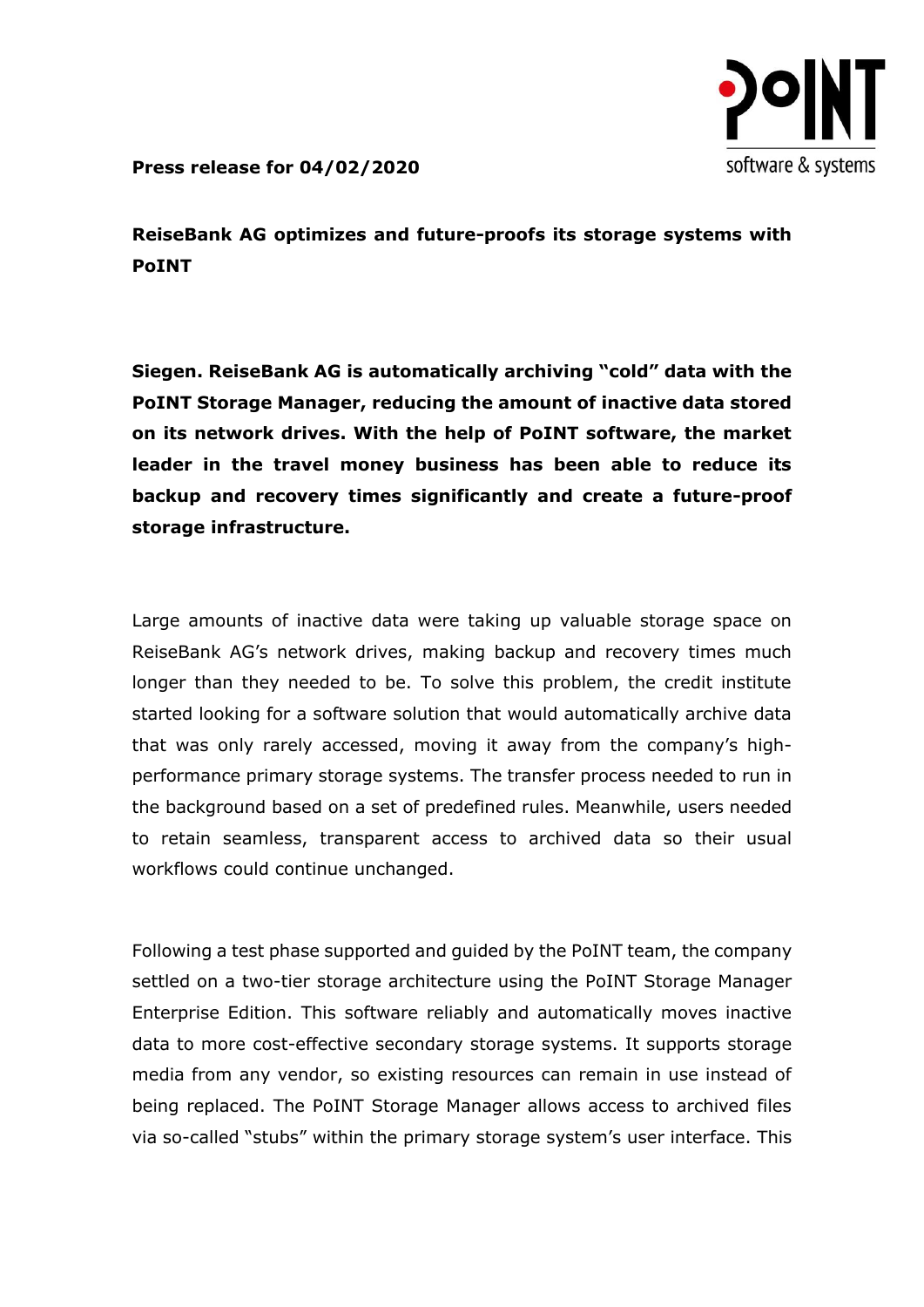

means that the usual workflows remain unchanged for end users in other departments.



The primary storage has its load reduced by removing cold data, making a significant difference in terms of backup costs and time requirements. "We are especially relaxed about rising data volumes now," said Hans Hohenwarter, head of system operations at ReiseBank AG. "The PoINT Storage Manager has us well equipped for the future and we can counter the rising costs, too."